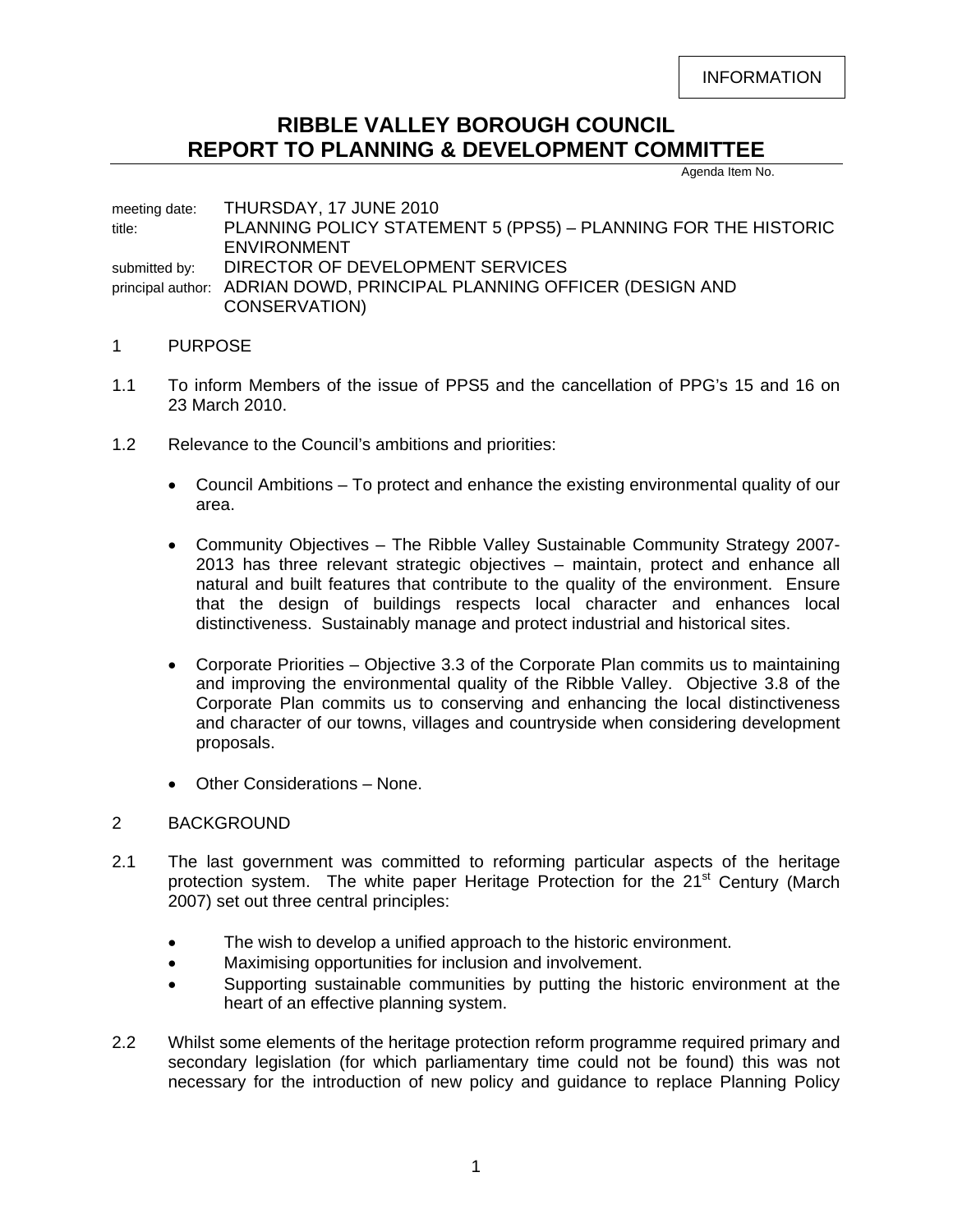Guidance Notes 15 (Planning and the Historic Environment; 1994) and 16 (Archaeology and Planning; 1990).

- 2.3 In October 2009, the Borough Council responded to a consultation on the draft PPS15: Planning for the Historic Environment (sic) expressing concern at the proposed loss of clarity and the breadth and depth of direction, the need for new terms (eg 'significance') to be clearly defined, the reduction in protection to listed buildings (particularly Grade II) and conservation areas, the need to reconcile the extant duties in the 1990 Act with new policy and guidance, the lack of direction on the integration and promotion of good new design in the historic environment, the need for explicit recognition of the inherent sustainability of protecting the historic environment, the need for embodied energy, place making, regeneration and tourism issues to be considered at the off set in balancing the protection of the historic environment with climate change mitigation, and the resource implications of giving greater responsibility for the protection of the historic environment to local authorities.
- 3 PPS5: PLANNING FOR THE HISTORIC ENVIRONMENT AND THE HISTORIC ENVIRONMENT PLANNING PRACTICE GUIDE
- 3.1 On 23 March 2010 PPS5 and the accompanying HEPPG was issued. This dual format was in line with the last government's commitment in the 2007 white paper – Planning for a Sustainable Future to streamline existing PPG's and PPS's and separate policy from guidance. Both documents can be downloaded from the English Heritage website [www.english-heritage.org.uk.](http://www.english-heritage.org.uk/)
- 3.2 The policies in PPS5 "are a material consideration which must be taken into account in development management decisions where relevant" (Introduction to PPS5, paragraph 3). The HEPPG (CLG, EH and DCMS) "may also be material to individual planning and heritage consent decisions" but "does not constitute a statement of government policy itself, nor does it seek to prescribe a single methodology or particular data sources. Alternative approaches may be equally acceptable, provided they are compliant with the national policies and objectives, clearly justified, transparently prescribed and robustly evidenced" (HEPPG, paragraph 2).
- 4 CONCLUSIONS
- 4.1 PPS5 and the HEPPG has addressed some of the Borough Council's concerns expressed in October 2009. The status of Grade II listed buildings and conservation areas appears to have been retained by their inclusion within 'designated heritage assets' (for which there is a presumption in favour of conservation – PPS5 Policy HE9.1). The importance of the historic environment to sustainable development, local character, a sense of place and place shaping is recognised (The Government's Objectives, PPS5 paragraphs 6 and 7).
- 4.2 The full implication of PPS5 and HEPPG will not be known until a body of interpretation (eg appeal decision inspector's comments, legal decisions, English Heritage advice notes) has developed. Additionally, little analysis or assessment has so far come from the heritage sector.
- 4.3 However, the Institute of Historic Building Conservation suggests in the May 2010 edition of its magazine Context that: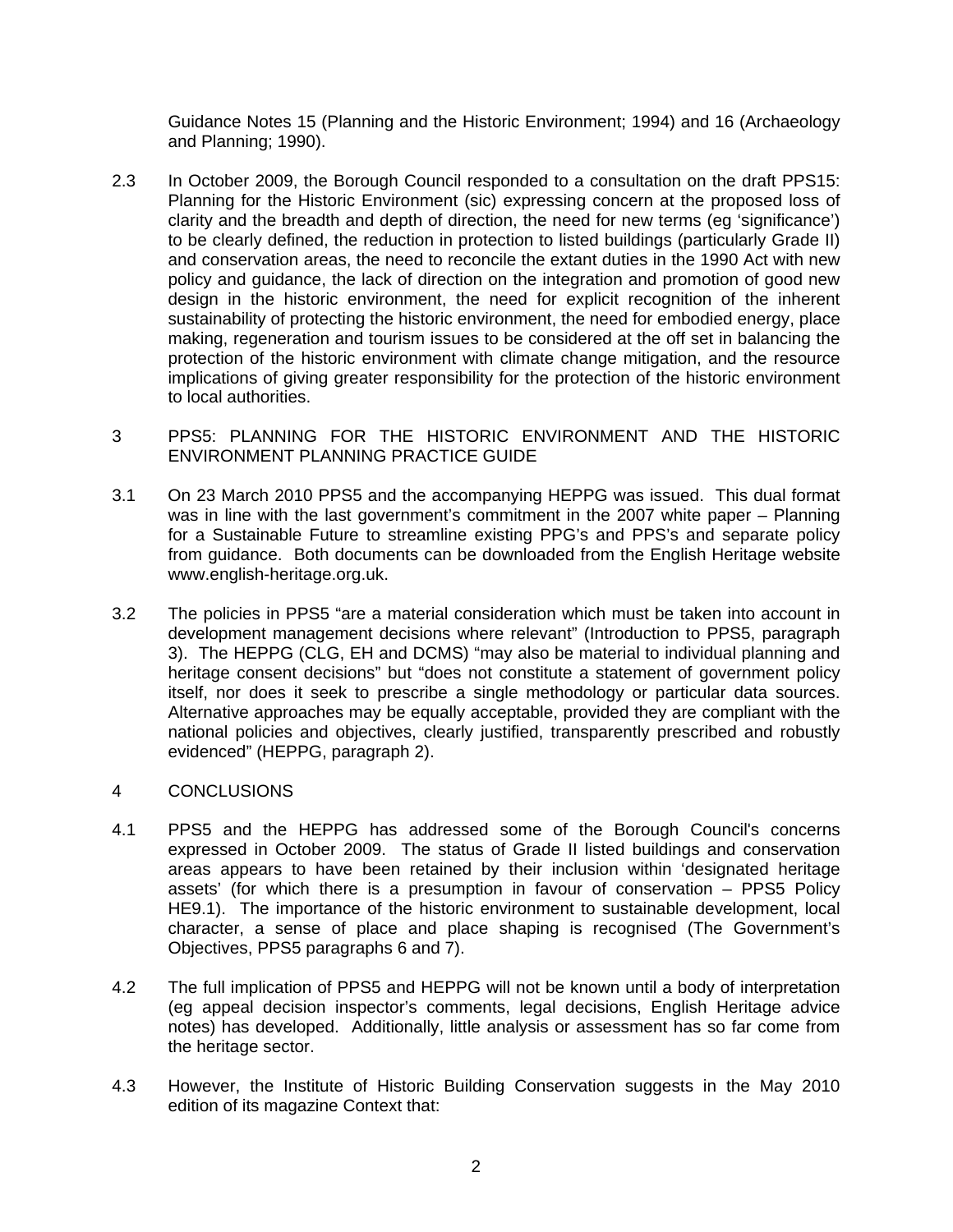"*PPG15 was intended not only for local authorities, but also as a useful source of guidance for property owners, developers, investors, amenity bodies and others. PPS5 on the other hand, is planning policy and nothing more. PPG15 was for many an inspirational document filled with useful quotes… against which PPS5 seems very dry and sparse.* 

 *The PPS5 introduces a raft of new language eg 'heritage assets' and 'significance'.* 

 *The loss of Annex C, which offered precise technical guidance on many aspects of conservation practice has been a sore to many. Others are more sympathetic to the new approach, treating cases on their individual merits.* 

 *The HEPPG guidance is seen as more flexible and open to later amendment. Indeed the IHBC has raised issues with English Heritage on how guidance could be amended in the future to improve certain areas. To balance this there needs to be an awareness that it should not be treated as something so flexible that it will have little weight and confer little protection.* 

 *It is clear that substantial duty is placed on the expert practitioner to make an informed and balanced judgement to identify a 'heritage asset'.* 

 *In order for applications to be validated, the 'significance' of heritage assets has to be identified and assessed to a proportionate level.* 

 *The PPS contains a number of terms which would appear to be likely sources of future debate and discussion as to their extent and definition, and which are not defined in the terminology annex. The introduction of such terms without definition is unfortunate. For example, where does 'substantial harm' exceed 'less harm' or indeed become 'less than substantial harm'? The level of harm is seen by the government to be a judgement to be made by local planning authorities.* 

 *The removal of all policies considered to not be direct planning policies has reduced the value of the document to specialist conservation professionals. Thus the relationship of the historic environment to other areas of control and grant regimes (such as building regulations, dangerous buildings, disabled access, house renovation grants, ecclesiastical exemption, advertisement control, and highways and public realm) have all been removed in many cases, not only losing valuable statements of priority over other legislation, but unlikely to be picked up by other PPSs.* 

 *The emphasis has been lost for areas such as enforcement and prosecution, and establishing fixtures and curtilage.* 

 *The reinstatement of a presumption in favour of preservation now termed conservation (policy 9.1) which was to be lost in the previous draft of PPS15, is now expanded under the PPS to be relevant to all designated heritage assets eg listed buildings, scheduled monuments, registered parks and gardens.* 

 *PPG15 contained no advice on 'enabling development'. The new enabling development policy (II.I) is based very tightly on English Heritage's existing policy. It requires a series of tests to be applied to applications to enable local planning authorities to weigh up*